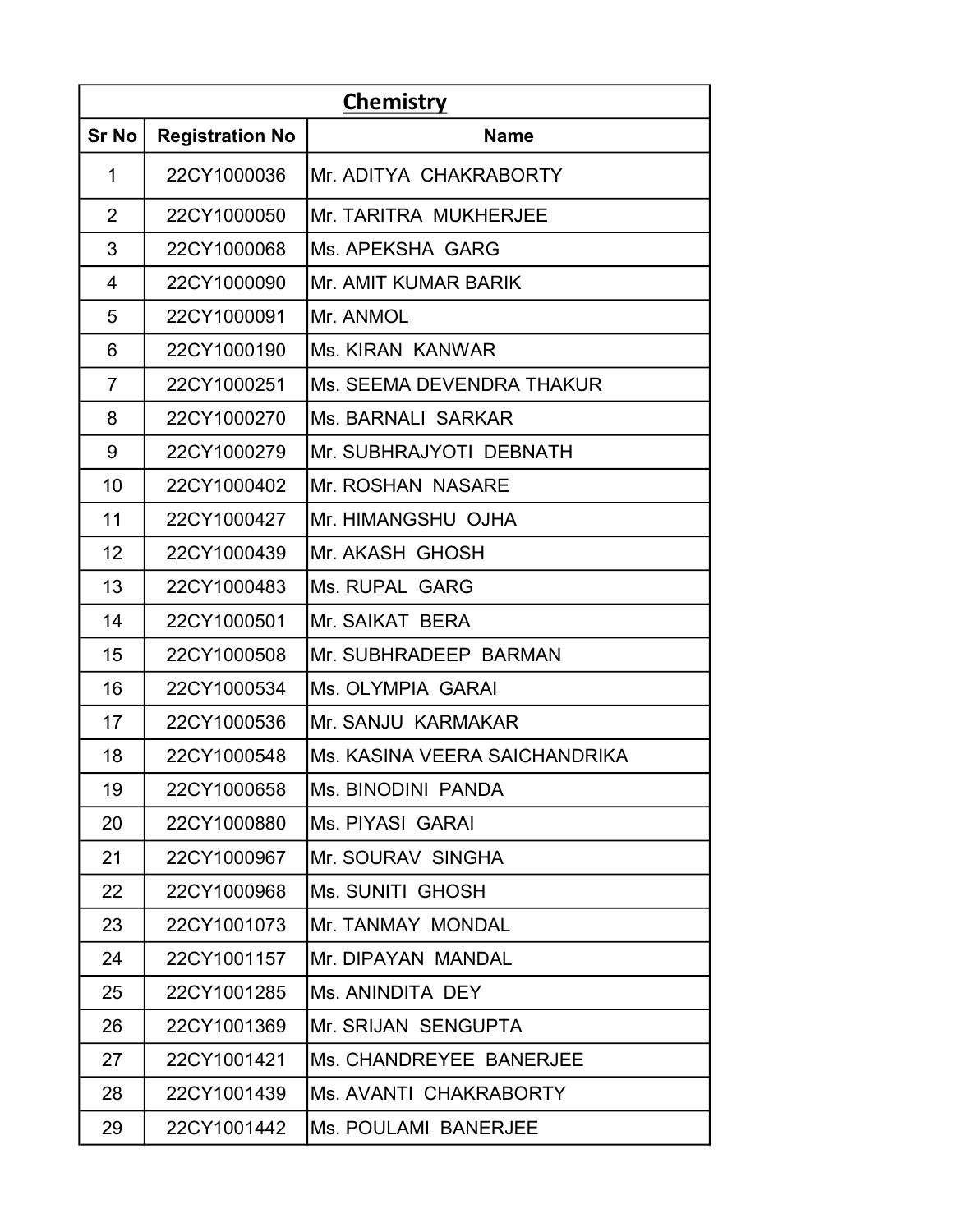| 30 | 22CY1001505 | Mr. KULWINDER SINGH             |
|----|-------------|---------------------------------|
| 31 | 22CY1001572 | <b>Mr. SOURASHIS BISWAS</b>     |
| 32 | 22CY1001576 | Mr. SHASHI SHEKHAR SAHOO        |
| 33 | 22CY1001648 | Ms. AISHI MITRA                 |
| 34 | 22CY1001672 | Mr. ARUN SINGH                  |
| 35 | 22CY1001710 | Mr. SUBHO SUTRADHAR             |
| 36 | 22CY1001741 | Ms. SHOBHA                      |
| 37 | 22CY1001743 | Mr. LAKSHAY JORA                |
| 38 | 22CY1001777 | Ms. ANUSHREE GHOSH              |
| 39 | 22CY1001863 | Mr. SANTOSH KUMAR SAHU          |
| 40 | 22CY1001905 | Mr. SANDIP KUMAR MONDAL         |
| 41 | 22CY1001922 | Ms. MONIKA                      |
| 42 | 22CY1001935 | Mr. SOUMYADIP DAS               |
| 43 | 22CY1001940 | Ms. PUJA PAL                    |
| 44 | 22CY1001983 | Ms. ASHA                        |
| 45 | 22CY1002003 | Ms. NANDITA SAHA                |
| 46 | 22CY1002009 | Ms. PRAJAKTA SURYAKANT CHOUGULE |
| 47 | 22CY1002131 | Mr. ALOK MAHATO                 |
| 48 | 22CY1002156 | Mr. SOUMYA NANDY                |
| 49 | 22CY1002177 | Mr. CHANDI CHARAN GHOSH         |
| 50 | 22CY1002355 | Mr. SATYESH DUBEY               |
| 51 | 22CY1002380 | Mr. BIKASH KUMAR SAHU           |
| 52 | 22CY1002397 | Mr. RAHUL DAS                   |
| 53 | 22CY1002479 | Mr. APURBA MAITI                |
| 54 | 22CY1002516 | Ms. SARBANI DAS                 |
| 55 | 22CY1002546 | Mr. SAINYAM SIKKA               |
| 56 | 22CY1002569 | Mr. SOMNATH NAYEK               |
| 57 | 22CY1002588 | Mr. JEEVAN CHANDRA POKHRIYAL    |
| 58 | 22CY1002792 | Mr. ASIKUL SK                   |
| 59 | 22CY1002833 | Mr. PRITAM GHOSH                |
| 60 | 22CY1002872 | Mr. SIDDHARTH JAIN              |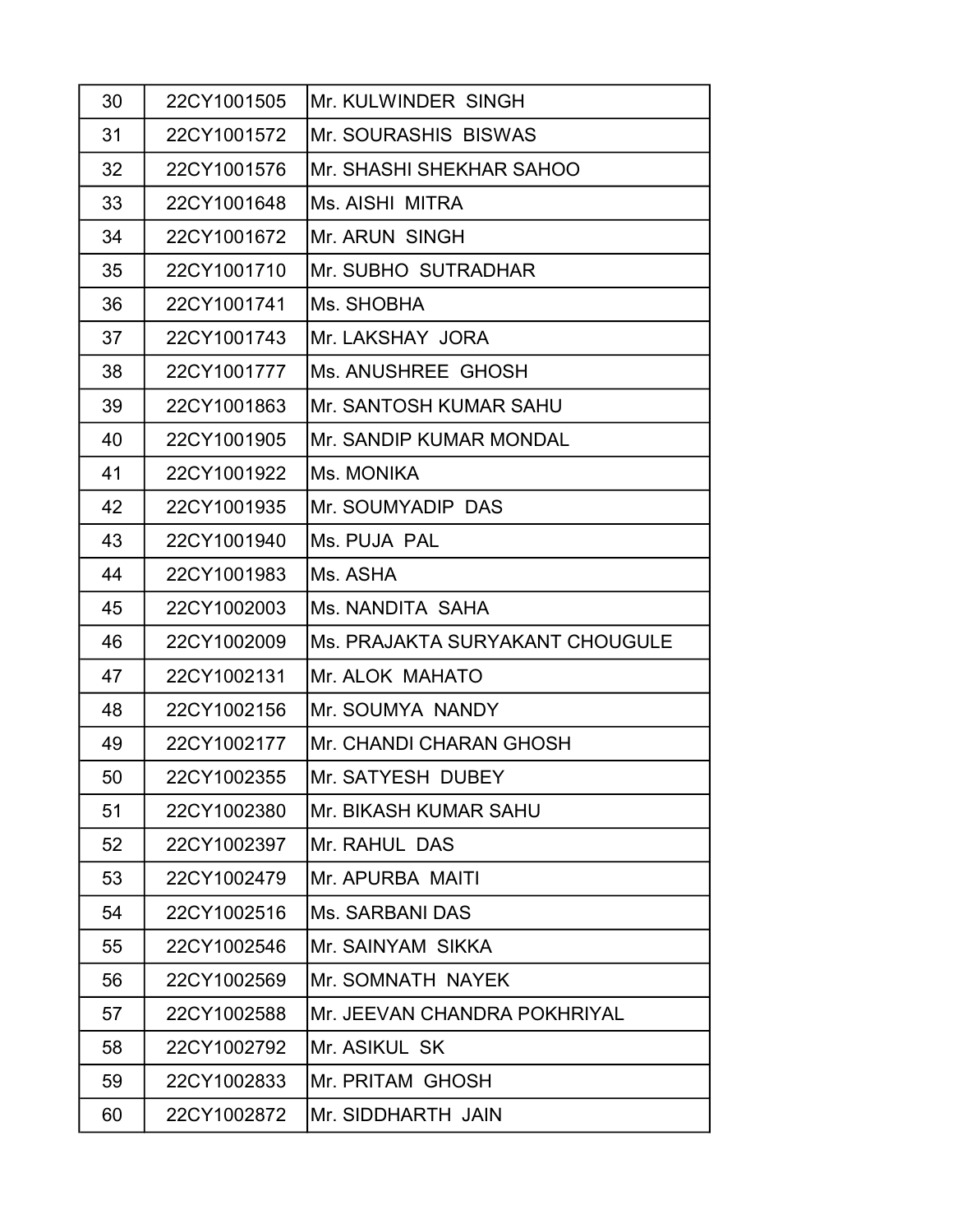| 61 | 22CY1002938 | Mr. SUBHENDU PAL             |
|----|-------------|------------------------------|
| 62 | 22CY1002988 | Mr. PATOJU SAI DILIP         |
| 63 | 22CY1003040 | Ms. SHREEYASHREE MISHRA      |
| 64 | 22CY1003165 | Mr. PAWAN KUMAR CHEETA       |
| 65 | 22CY1003182 | Mr. AMBIKA PRASAD KAR        |
| 66 | 22CY1003183 | Mr. RABINARAYANA BEHERA      |
| 67 | 22CY1003309 | Mr. CHANCHAL KUMAR PULEY     |
| 68 | 22CY1003311 | Mr. ROHON MITRA              |
| 69 | 22CY1003314 | Mr. SANDIP KUNDU             |
| 70 | 22CY1003327 | Mr. SURAJIT BERA             |
| 71 | 22CY1003389 | Mr. SUBHENDU DEY             |
| 72 | 22CY1003420 | Mr. RAHUL PAN                |
| 73 | 22CY1003425 | Ms. SUDIKSHYA LENKA          |
| 74 | 22CY1003454 | Mr. VIJAY OLI                |
| 75 | 22CY1003511 | Mr. SAJAL KAR                |
| 76 | 22CY1003548 | Mr. ABHRADEEP CHATTERJEE     |
| 77 | 22CY1003619 | Mr. SUDIPTA CHAKRABORTY      |
| 78 | 22CY1003627 | Mr. BHISMALOCHAN GHORAI      |
| 79 | 22CY1003789 | Mr. SHIVAM TIWARI            |
| 80 | 22CY1004225 | Mr. RAVI                     |
| 81 | 22CY1004358 | Mr. PANKAJ PAREEK            |
| 82 | 22CY1004660 | Mr. PRASHANT RANJAN KUMAR    |
| 83 | 22CY1004684 | Mr. KOUSHIK PRODHAN          |
| 84 | 22CY1004752 | Ms. RUNA MONDAL              |
| 85 | 22CY1004764 | Ms. ANINDITA GHOSH           |
| 86 | 22CY1004820 | Mr. CHABATHULA MANOJ SAMPATH |
| 87 | 22CY1004833 | Mr. MANISANKAR PALAI         |
| 88 | 22CY1004943 | Mr. CHINMAY ROUTRAY          |
| 89 | 22CY1005030 | Ms. PURBASHA DAS             |
| 90 | 22CY1005141 | Mr. JAKIR AHMED              |
| 91 | 22CY1005183 | Mr. SANDEEP PAL              |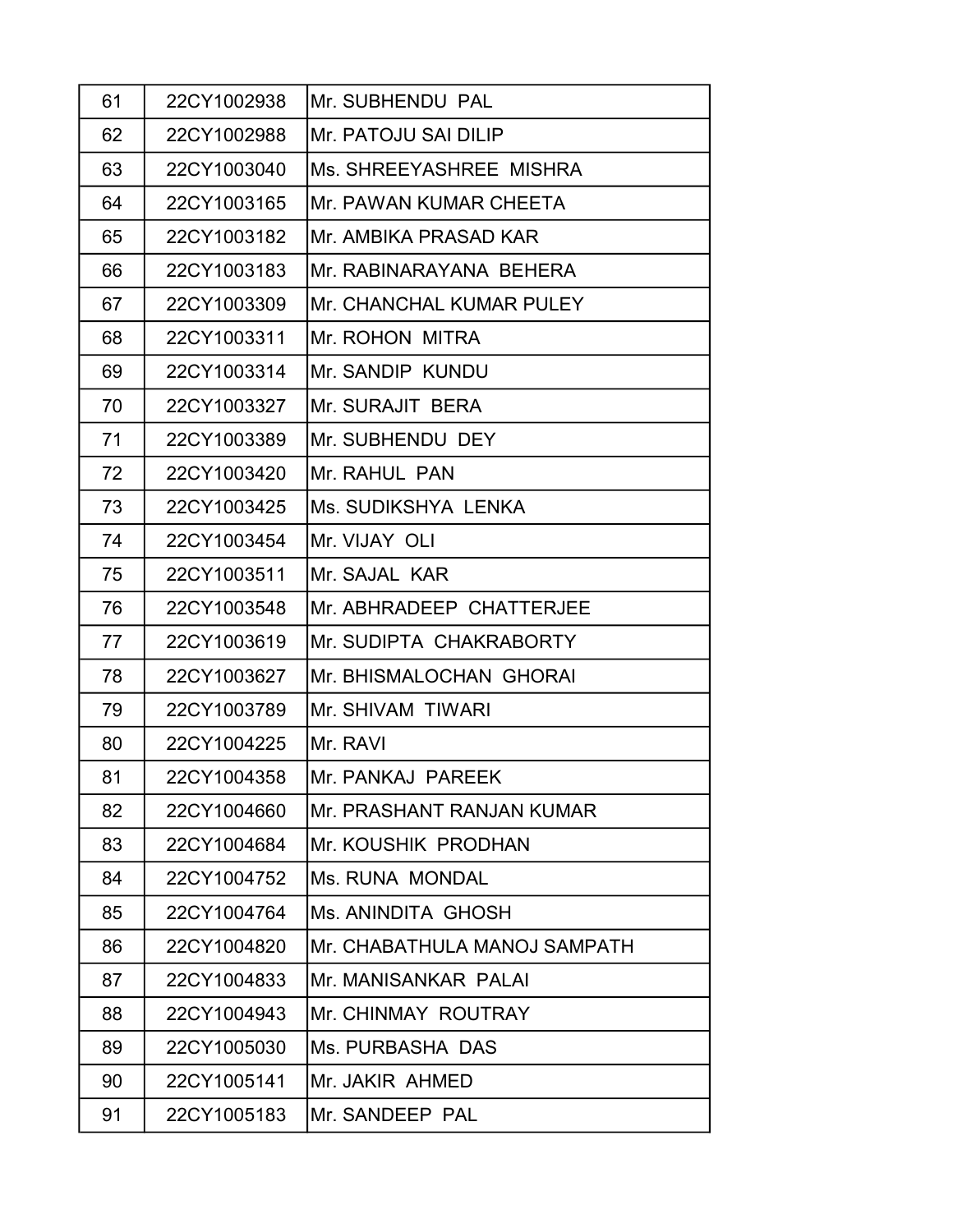| 92  | 22CY1005266 | Mr. SUDHANSHU VATS        |
|-----|-------------|---------------------------|
| 93  | 22CY1005299 | <b>Mr. SUSHANT SINGH</b>  |
| 94  | 22CY1005375 | Mr. SAYAN GHOSH           |
| 95  | 22CY1005515 | Ms. ISHA PATEL            |
| 96  | 22CY1005524 | Mr. ANGSHUMAN PALAI       |
| 97  | 22CY1005535 | Ms. MAHIMA BISHT          |
| 98  | 22CY1005602 | Ms. NITIKA                |
| 99  | 22CY1005632 | Ms. SUNITA MEWAL          |
| 100 | 22CY1005931 | Mr. SAYAN DAS             |
| 101 | 22CY1005957 | Mr. ANKIT DHAYAL          |
| 102 | 22CY1006081 | Mr. SAHIL                 |
| 103 | 22CY1006165 | Mr. ROHAN CHOWDHURY       |
| 104 | 22CY1006197 | Mr. DIVYANSH VERMA        |
| 105 | 22CY1006203 | Mr. PRADEEP UDASI         |
| 106 | 22CY1006346 | Mr. ARNAB DAS             |
| 107 | 22CY1006377 | Ms. PURBALI DAS           |
| 108 | 22CY1006452 | Mr. SARVATEJ KUMAR MAURYA |
| 109 | 22CY1006463 | Mr. HIRANMOY PAL          |
| 110 | 22CY1006580 | Mr. AMAR SAIN             |
| 111 | 22CY1006687 | Ms. KOMMA GNANA SPOORTHY  |
| 112 | 22CY1006832 | Mr. LAEEQ AHMED           |
| 113 | 22CY1006870 | Mr. VATSAL TRIVEDI        |
| 114 | 22CY1006923 | Mr. HARIDUTT SHARMA       |
| 115 | 22CY1007055 | Ms. KASHISH               |
| 116 | 22CY1007128 | Mr. SANJOY DAS            |
| 117 | 22CY1007215 | Mr. SUBHODIP NANDI        |
| 118 | 22CY1007239 | Mr. JEBITI PRASANTH       |
| 119 | 22CY1007271 | Mr. VIKAS KUMAR           |
| 120 | 22CY1007697 | Mr. SAI PRAKASH KOLLI     |
| 121 | 22CY1008084 | Mr. KARTIK RANA           |
| 122 | 22CY1008125 | Mr. ARYABHATA BHARADVAJ   |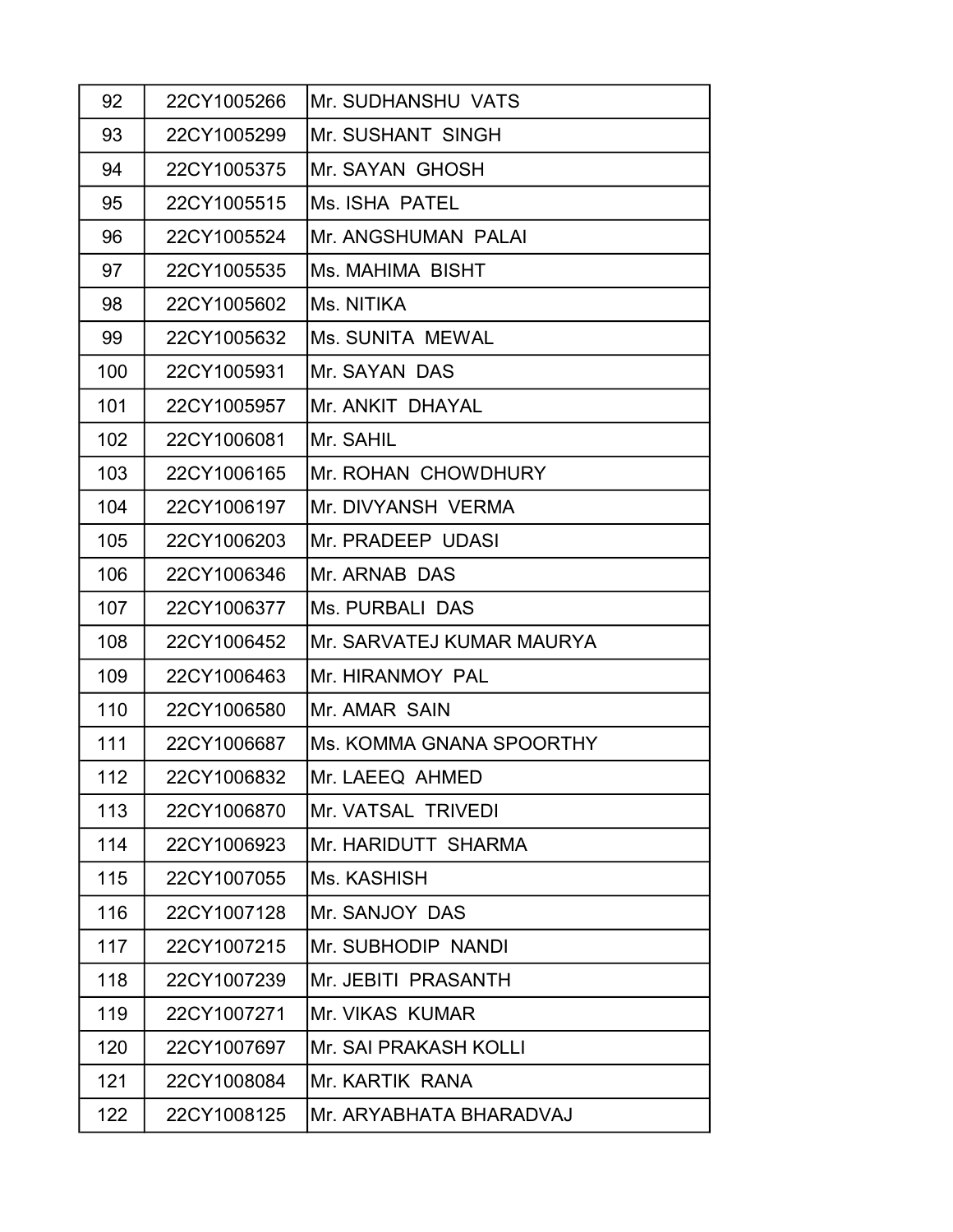| 123 | 22CY1008127 | IMr. PANKAJ KIRAN SWAIN     |
|-----|-------------|-----------------------------|
| 124 | 22CY1008193 | Ms. PRAGYA POONIA           |
| 125 | 22CY1008258 | Mrs. MANISHA CHAND          |
| 126 | 22CY1008281 | Ms. SMRUTIMEDHA PARIDA      |
| 127 | 22CY1008474 | Mr. SANAT KUMAR MAHANKUDO   |
| 128 | 22CY1008475 | Mr. GOGADA NIKHIL           |
| 129 | 22CY1008512 | Mr. SURITRA BANDYOPADHYAY   |
| 130 | 22CY1008560 | <b>Mr. KOUSTAV BANERJEE</b> |
| 131 | 22CY1008633 | <b>Ms. SMRUTI SINGH</b>     |
| 132 | 22CY1008648 | Ms. SUDESHNA GOSWAMI        |
| 133 | 22CY1008760 | Mr. TRILOCHAN DAKUA         |
| 134 | 22CY1008961 | Mr. KRIPASINDHU KARMAKAR    |
| 135 | 22CY1008967 | Mr. SOURAV                  |
| 136 | 22CY1009088 | Mr. SUBHAMOY BHOWMIK        |
| 137 | 22CY1009096 | Ms. ANJALI MAHESHWARI       |
| 138 | 22CY1009220 | Mr. KOUSTAV SAHOO           |
| 139 | 22CY1009242 | Mr. ARIJIT GHOSHAL          |
| 140 | 22CY1009276 | Mr. HIMANSHU JAIN           |
| 141 | 22CY1009318 | Mr. NILOY BISWAS            |
| 142 | 22CY1009377 | Mr. MOHAMMAD SAIM RAZA      |
| 143 | 22CY1009456 | Mr. DUPAL BHAGAWATI         |
| 144 | 22CY1009664 | Mr. VIVEK NAIN              |
| 145 | 22CY1009698 | <b>Ms. CHANDNI SONI</b>     |
| 146 | 22CY1009716 | Mr. CHANDANA BEHERA         |
| 147 | 22CY1009734 | Ms. ASTHA LINDA             |
| 148 | 22CY1009748 | <b>Ms. KARUNA KARDAM</b>    |
| 149 | 22CY1009811 | Mr. PRIYOTOSH DAS           |
| 150 | 22CY1009912 | Mr. DEEPAK KUMAR            |
| 151 | 22CY1009965 | Ms. SHRUTI                  |
| 152 | 22CY1010085 | Mr. PINTU PURKAIT           |
| 153 | 22CY1010088 | Ms. RACHANA BHATTACHARYYA   |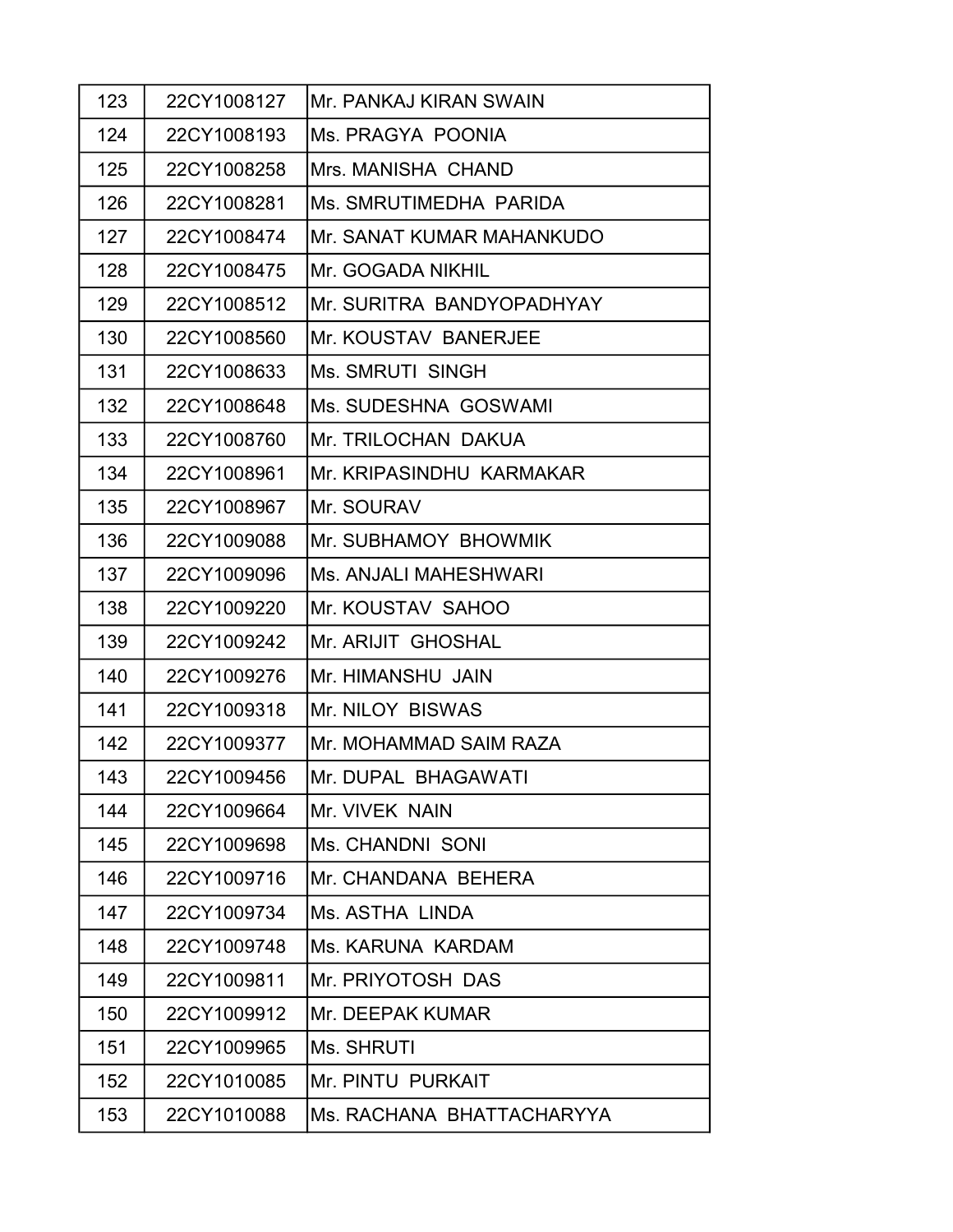| 154 | 22CY1010239 | Mr. PRATAP BEHERA        |
|-----|-------------|--------------------------|
| 155 | 22CY1010276 | Ms. PURNIMA SINGH        |
| 156 | 22CY1010286 | Ms. VANSHITA GARG        |
| 157 | 22CY1010612 | Mr. SANDIP PAKIRA        |
| 158 | 22CY1010637 | Mr. MUSTAFIZUR RAHAMAN   |
| 159 | 22CY1010713 | Mr. SUPROBHAT SINGHA ROY |
| 160 | 22CY1010731 | Mr. SHIVAM MAHAPATRA     |
| 161 | 22CY1010859 | Mr. KAMISETTI RAVI TEJA  |
| 162 | 22CY1010895 | Mr. BINOY PAINE          |
| 163 | 22CY1010936 | Mr. PRADEEP KUMAR        |
| 164 | 22CY1010962 | Mr. NISHANTA BARMAN      |
| 165 | 22CY1011020 | Ms. BHAWNA RATHOR        |
| 166 | 22CY1011119 | Ms. SUMEDHA GUPTA        |
| 167 | 22CY1011137 | Mr. THADDI SAI PRAVEEN   |
| 168 | 22CY1011275 | Mr. AKHIL SUDARSAN       |
| 169 | 22CY1011284 | Ms. SHUBHAM SINHA        |
| 170 | 22CY1011532 | Mr. UTKARSH DIXIT        |
| 171 | 22CY1011633 | Mr. KESHAVKRISHNA MONDAL |
| 172 | 22CY1011707 | Mr. DEEPAK KUMAR SWAIN   |
| 173 | 22CY1011712 | Mr. UDDALOK KAR          |
| 174 | 22CY1011788 | Mr. SOURAV BEHERA        |
| 175 | 22CY1011800 | Mr. A GANESH PATRO       |
| 176 | 22CY1011892 | Mr. ADITYA CHOUDHURY     |
| 177 | 22CY1011894 | Mr. SANDEEP KUMAR        |
| 178 | 22CY1012322 | <b>Ms. NEETU RANI</b>    |
| 179 | 22CY1012521 | Mr. ABIR KAYAL           |
| 180 | 22CY1012807 | Ms. ANKITA PAUL          |
| 181 | 22CY1012942 | Mr. HIMANGSHU DUTTA      |
| 182 | 22CY1013035 | Mr. SIDDHARTH MISHRA     |
| 183 | 22CY1013221 | Mr. ROHIT KUMAR MAURYA   |
| 184 | 22CY1013395 | Ms. MAHIMA TRIPATHI      |